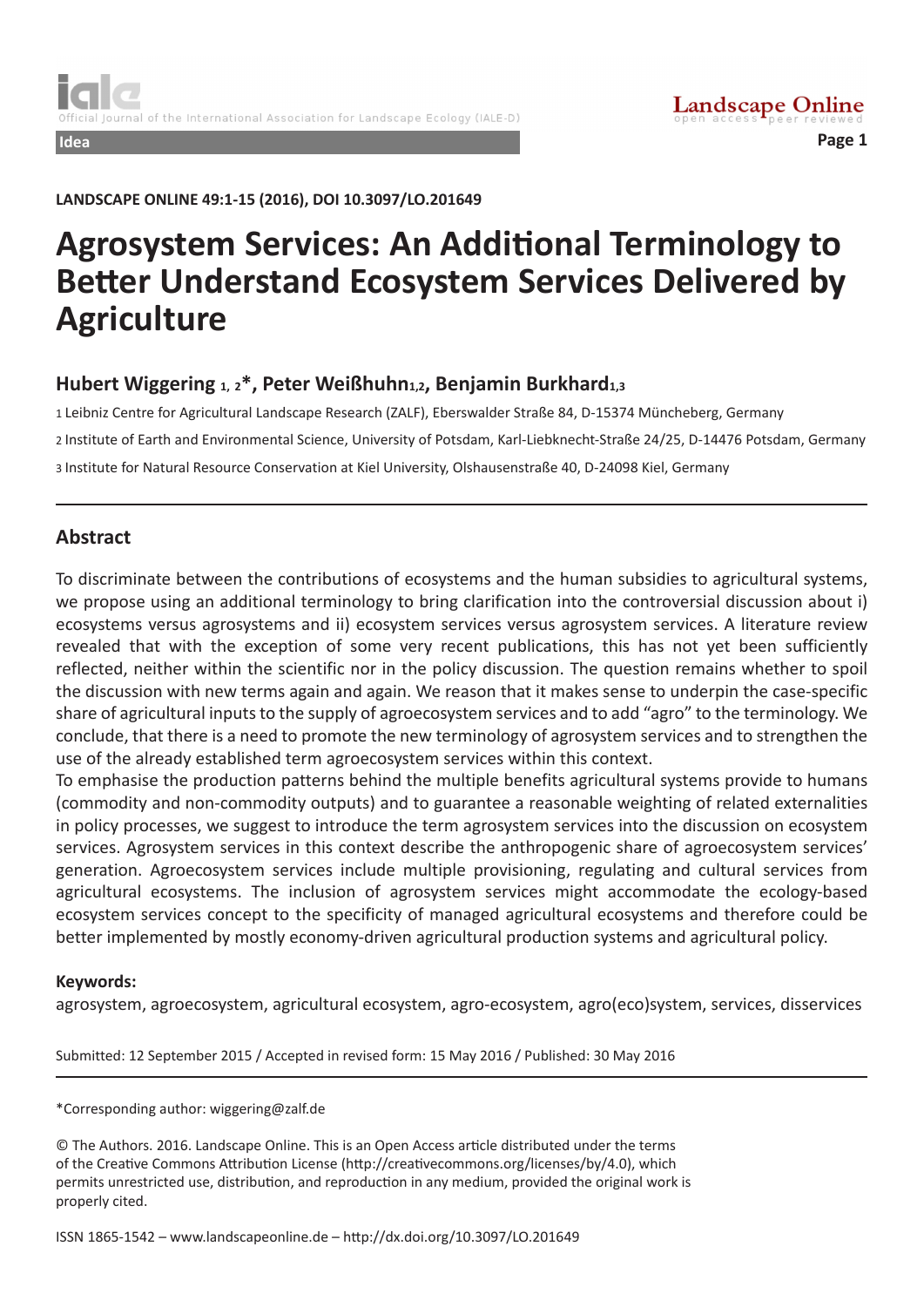# **1 Introduction**

# *1.1 Ecosystem services from agricultural ecosystems*

The necessity to strengthen the anthropogenic share within the characterization of ecosystem service supply and to adapt the ecosystem services concept has increasingly entered the scientific debate (Albert et al. 2015; Burkhard et al. 2014; UK\_ NEA 2011; von Haaren et al. 2014) and is particularly necessary for agricultural ecosystems, whose ecosystem service supply strongly depends on additional anthropogenic inputs and human-derived capital (Fischer & Eastwood 2016; Jones et al. 2016; Power 2016). This fact has been elaborated during different conferences, workshops and scientific networks (e.g., the Ecosystem Services Partnership ESP<sup>1</sup>). Therefore, this paper joins the discussion and mirrors it with the currently existing definitions and a systematic review of relevant publications.

To cover the complex interactions between ecosystem structures, processes and human benefits as well as the integration of related values in decision-making are challenging claims of the ecosystem services concept. Due to their case-specific application (Burkhard et al. 2012; Costanza 2008a), ecosystem services have been defined and categorized in many different ways (Polasky et al. 2015). The most commonly applied classifications have been provided by the Millennium Ecosystem Assessment (MEA 2005), CICES (Haines-Young & Potschin 2012) and The Economics of Ecosystems and Biodiversity (TEEB 2010), although the MEA's list of ecosystem services was criticized for not presenting a coherent set of services (Wallace 2007).

Applying a very basic definition for ecosystem services to agricultural systems would lead to the benefits people obtain from agricultural ecosystems; and therewith providing a definition of agroecosystem services. This definition is best in terms of provisioning services, including the provision of food and feed, natural fibre, timber, biomass fuels, pharmaceuticals and other biochemicals as well as products from floriculture like pot plants,

hardy perennial plants and bulbs and corms. However, maximizing these essential provisioning services from agroecosystems normally results in trade-offs with other ecosystem (i.e. regulating and cultural) services (Elmqvist et al. 2013). Therefore, agricultural management practices are a key to realizing the benefits of ecosystem services and reducing disservices from agricultural activities (Power 2010). It is important to draw attention to the services supplied by agricultural ecosystems or - as the case may be - to ecosystem disservices (e.g., plant diseases or crop pests and competition for water and nutrients by undesirable species) reducing productivity or increasing production costs and management efforts (Zhang et al. 2007). The concept of (agricultural) ecosystem disservices does not systematically cover negative external effects of agricultural production, which influence the balance between the supplies of different ecosystem goods and services. For example, intensive farming tends to negatively influence different regulating ecosystem services (Gordon et al. 2010; Harrison et al. 2010) and cultural ecosystem services (Raudsepp-Hearne et al. 2010). Supporting services are basic ecosystem functions (ESF) that set limiting conditions for a viable ecosystem. According to the state-of-the-art in the ecosystem services debate (Haines-Young & Potschin 2012), we use the term ecosystem functions below instead of supporting ecosystem services. Intensive agricultural activities alter the biodiversity and landscape heterogeneity and influence soil and water quality through irrigation systems, soil tillage, fertilizer application, and pesticide use (Dale & Polasky 2007). The fact that ecosystem services, especially from an agricultural context (agroecosystems), are achieved by human work and inputs of matter and energy (Matzdorf & Lorenz 2010) instead of flowing from natural ecosystems to human society through a self-driven cascade (Haines-Young & Potschin 2010) has to be reflected. This characteristic is also covered in an updated definition of ecosystem services from the so-called Salzau-Message developed at the 3rd international ESP Conference<sup>2</sup> : "Ecosystem services are the contributions of ecosystem structure and function – in combination with other inputs – to human well-being" (Burkhard et al. 2012).

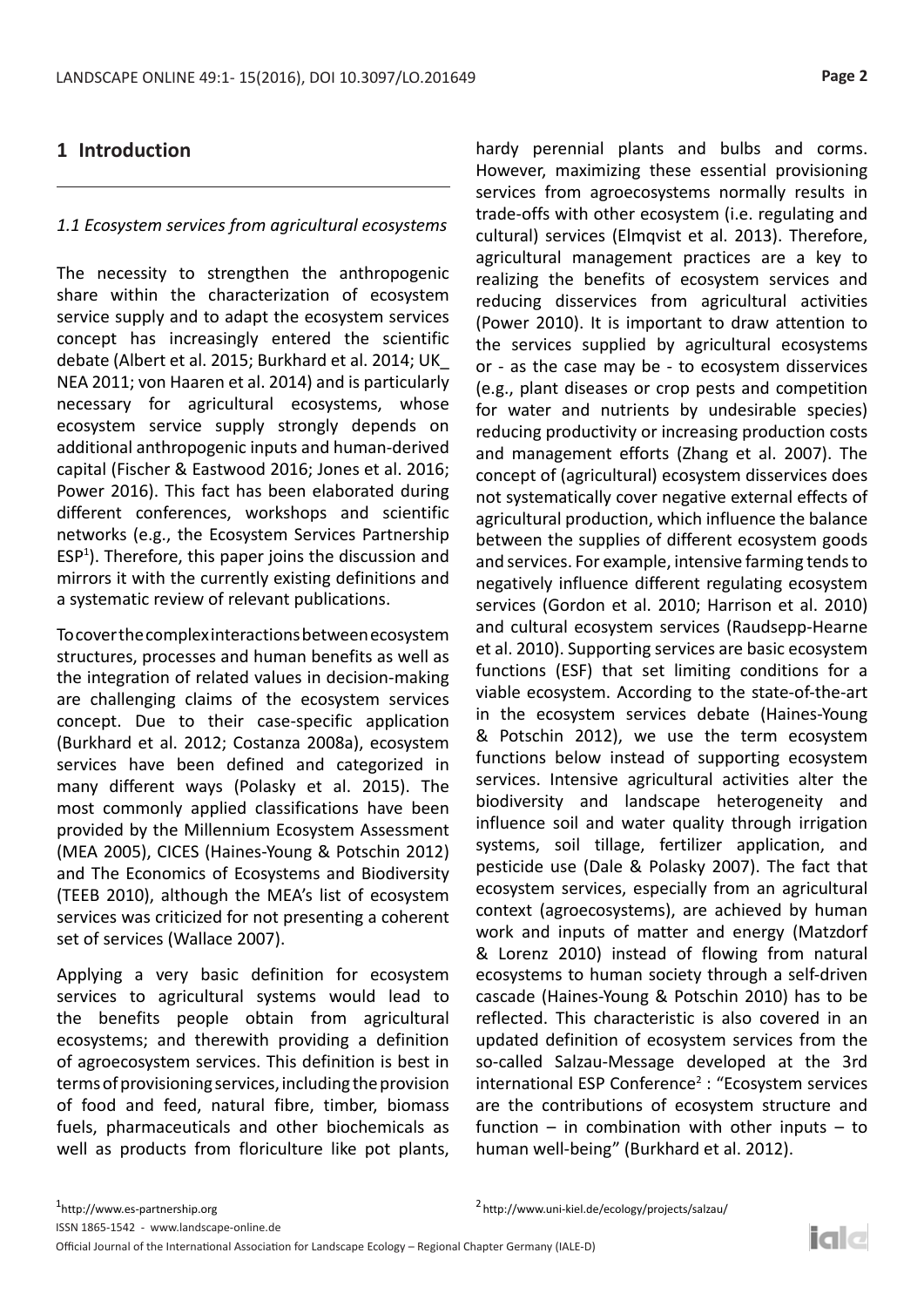In support of this concept development, ecosystem service potentials have been distinguished from ecosystem service flows in more recent works (Bastian et al. 2012; Burkhard et al. 2014; Schröter et al. 2014). The concept of flows reflects the time-dependency of 'harvesting' a service and therefore is closer to an economic perspective (of e.g., agricultural enterprises) in contrast to a more ecology-driven perspective with (theoretical) capacities of an ecosystem to provide services. Because an economic perspective is demand-driven, whereas the potential ecological perspective is supply-driven, the concept of ecosystem service flows may bridge this gap. Ecosystem service potentials are in this context comparable to natural capital stocks, yielding a (hypothetical) future flow of ecosystem services (Burkhard et al. 2014; Costanza 2008b).

When using the ecosystem services concept within agricultural systems, we must recognize that agriculture is the most dominant form of land use. In 2012, worldwide, more than 37% of the terrestrial surface was covered by agricultural ecosystems (FAOSTAT 2015). Grazing land accounts for 26% of the Earth's surface, and animal feed crops account for a third of all cultivated land (Steinfeld et al. 2006). In this context, the related fields of forest ecosystem services and (strongly anthropogenic) urban ecosystem services should also be included to frame an overall categorization of ecosystem services. Nevertheless, ecosystems under agricultural use represent humankind's largest "engineered ecosystems" (Dale & Polasky 2007). This term contrasts with natural ecosystems, accentuating the specificity of agricultural, managed ecosystems.

To discriminate between the contributions of ecosystems and the human subsidies to the system, we propose using an additional terminology. We suggest to introduce **agrosystem services** into the discussion to bring clarification into the controversial discussion about i) ecosystems *versus* agrosystems and ii) ecosystem services *versus* agrosystem services, albeit agrosystems in the classical meaning are ecosystems. In the political arena the terms are used in different sense, to specify the respective politics.

A literature review was used to clarify whether the term has already been sufficiently reflected within the scientific or in the policy discussion.

#### *1.2 Methods for the literature review*

To determine how far this new terminology has been introduced within the discussion of ecosystem services in the context of agricultural production and agroecosystems, a tripartite review was conducted. The review considered:

- Peer-reviewed scientific articles (including their sum of citations);
- Scientific articles in general (potentially including grey literature); and
- Publications from the political contexts (governmental databases, policies).

The literature database was updated on February 16th in 2015 for the Web of Science (WoS) and on February 23rd in 2015 for Scopus and for Google Scholar.

1.2.1 Mining peer-reviewed scientific literature

A systematic literature review was undertaken for the 10 years from 2004 to 2014 on WoS from Thomson Reuters, supplemented by the Scopus data bank driven by Elsevier. Using the subscription level through the Leibniz Centre for Agricultural Landscape Research (ZALF) in Müncheberg/Germany, all available databases were used. For all final search terms in use, the following WoS databases response, listed in order of number of hits (in brackets), was: CABI (65), Web of ScienceTM Core Collection (50), BIOSIS Citation IndexSM (46), BIOSIS Previews® with last updates 2004 (45), Biological Abstracts<sup>®</sup> (39), Current Contents Connect® (39), Zoological Record® with last updates 2006 (12), Data Citation IndexSM (2), and KCI-Korean Journal Database (1).

We started to search in TOPIC for the exact term "agrosystem service\*". Therefore, the term must appear in the title, abstract, author keywords or keywords plus®. To cover a broad range of scientific work supposed to be adjacent with agrosystem services, we used several search terms linked with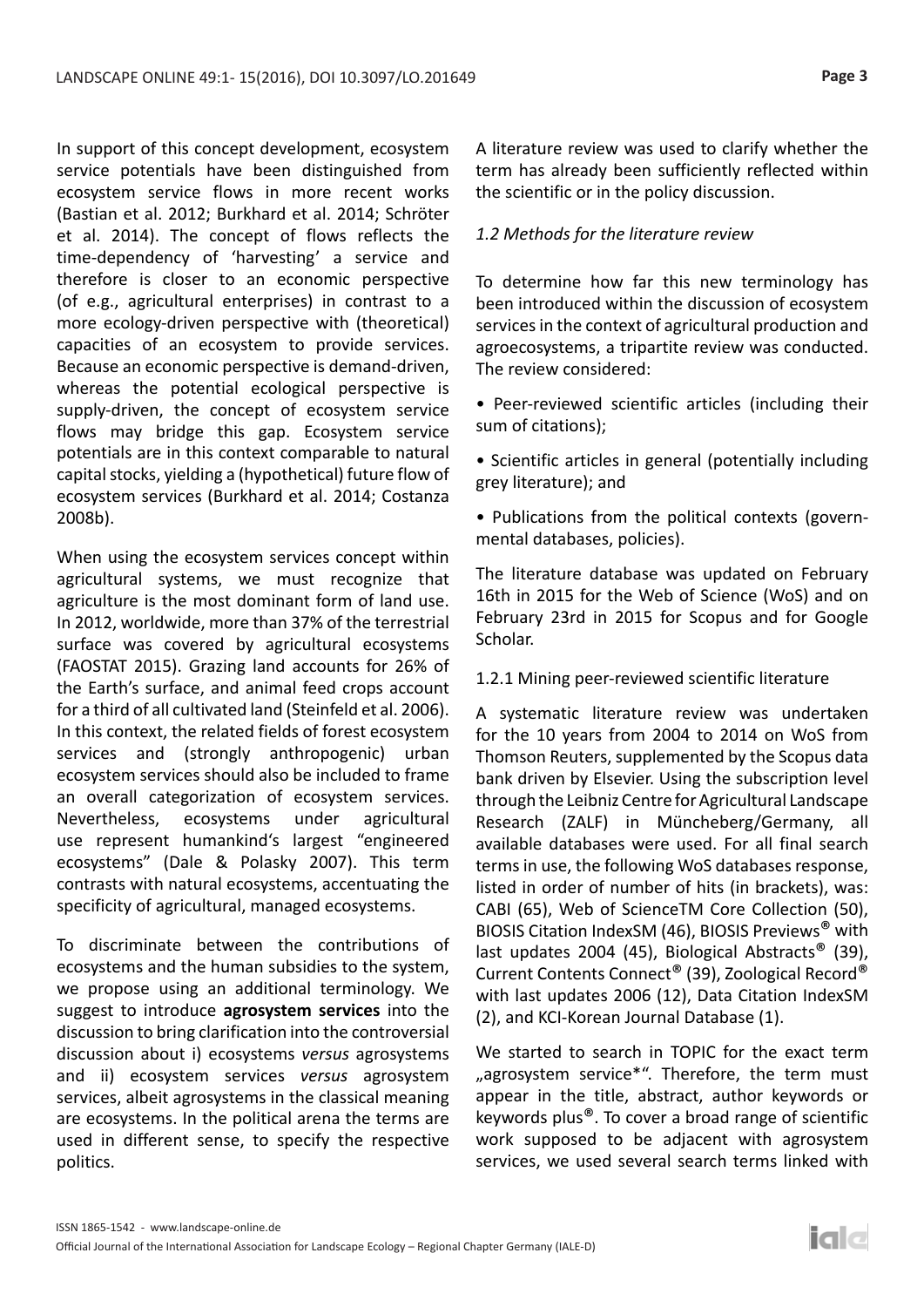OR in another query in TOPIC as follows:

- "agroecosystem service\*"
- "agro-ecosystem service\*"
- "agricultural ecosystem service\*"
- "ecosystem service\* in agroecosystem\*"
- "ecosystem service\* in agro-ecosystem\*"
- "ecosystem service\* in agricultural system\*"
- "agrosystemic service\*".

These terms were derived from a screening with the WoS NEAR-function with TOPIC: (agr\* NEAR/3 ecosystem) AND TITLE: (ecosystem service\*). This resulted in more than 300 hits and covers the majority of terms in use within the research field of ecosystem services in agricultural (eco)systems. Nevertheless, the term "ecosystem service\* in agricultural system\*" was not detected and was added due to semantic logic in comparison to the other terms.

The query with the above-mentioned search terms was refined by the database. Using only one database would remove at least a quarter of all hits. However, the databases Web of ScienceTM Core Collection, CABI and BIOSIS Citation IndexSM covered almost all unique hits, excluding only two databases and one article from the Korean Journal Database Citation. Using more than one database is known to create duplicates. Excluding duplicates and other artefacts (e.g., not including one of the search terms or incomplete information) left 75 usable papers.

The same query for the ten years from 2004 and 2014 with no further refinement was performed within Scopus, and only new articles (7) were added to the literature database, resulting in 82 usable papers. Additionally, the cumulative number of citations of all articles grouped together was calculated for each category to determine the relative importance of the terms in use.

#### 1.2.2 Mining general scientific literature

Both WoS and Scopus provide data from the vast majority, although not all, of the peer-reviewed

scientific journal articles and many books, book series and book chapters. An additional search on Google Scholar complemented the search for scientific output on agrosystem services and related terms and included a broader range of books, reports, magazine articles, newspaper articles, and other forms of publication and can be used to find additional articles. However, the search does not ensure scientific standards; therefore, the numbers of hits may show a low level of confidence. Due to the severe limits in Google Scholars search options, the search was i) bounded to titles and ii) covered all mentions somewhere in the article, excluding hits based on citation or patent alone. Searching for the same time period of the years from 2004 to 2014, five queries were performed, once in title ("allintitle") and once for all mentions. The queries included: "agrosystem service" OR "agrosystem services" OR "ecosystem services in agrosystems". Two other queries were performed, exchanging the term agrosystem with agro-ecosystem and agroecosystem. To maintain coherence with the search performed on WoS and Scopus, a fourth ("agricultural service" OR "agricultural services" OR "ecosystem services in agricultural systems") and a fifth ("agrosystemic service" OR "agrosystemic services") query were added.

#### 1.2.3 Mining literature from political context

To gain insight into the usage of different terms related to agrosystem services in politics on i) a European level and ii) a global level, several important online-search engines and relevant major reports have been investigated. These include, in the European context:

• the search page of the European Commission (EC, retrieved 22.03.2016 from http://ec.europa.eu/ geninfo/query/),

• the first two EC reports on Mapping and Assessment of Ecosystems and their Services (2013 and 2014, retrieved 22.03.2016 from http://biodiversity. europa.eu/maes/#REPORTS)

• the search page of the European Joint Research Centre (JRC, retrieved 22.03.2016 from https:// ec.europa.eu/jrc/en/search/site)

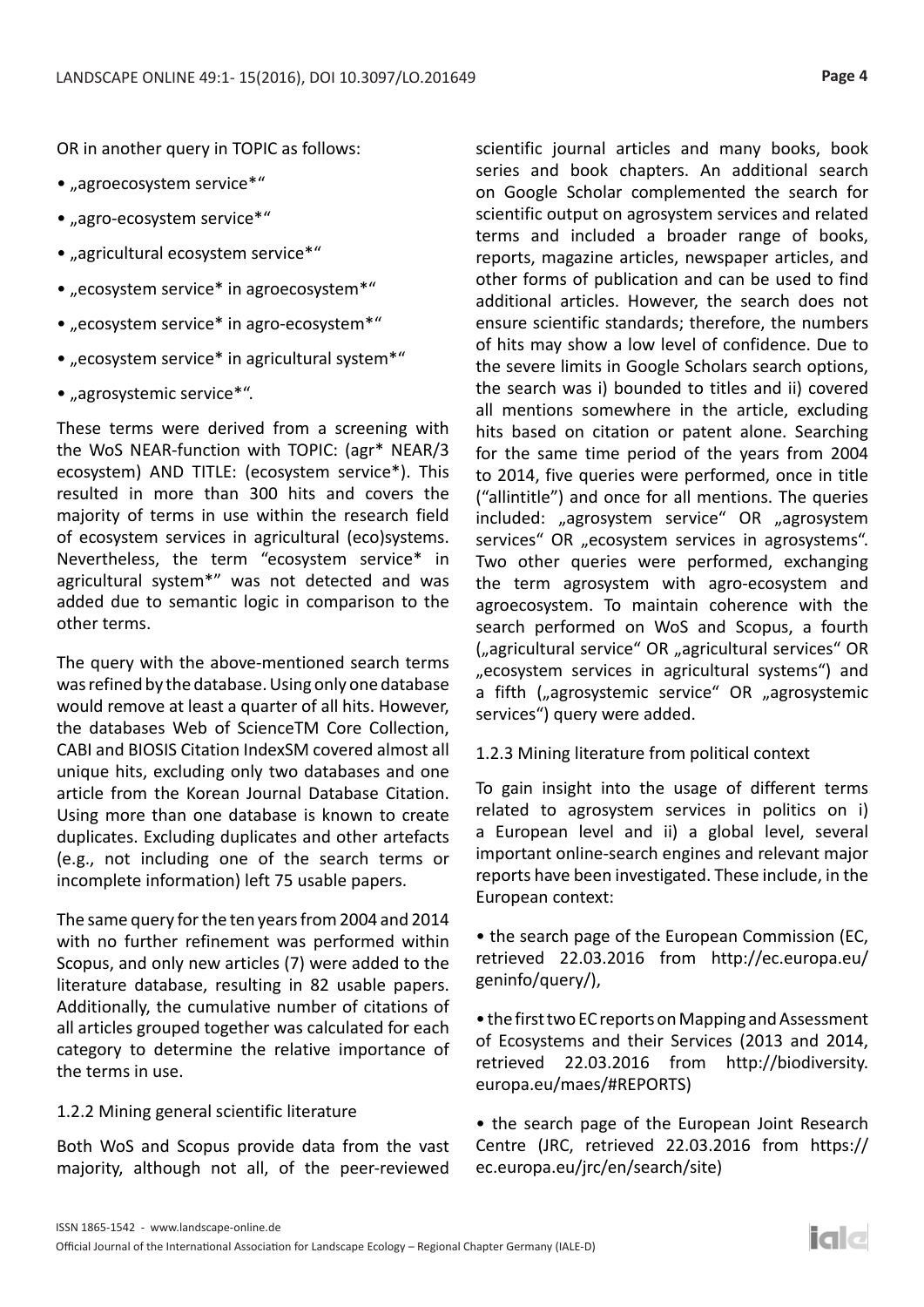• JRC Feasibility Study on the Valuation of Public Goods and Externalities in EU Agriculture (2013, retrieved 25.02.2015 from http://publications.jrc. ec.europa.eu/repository/handle/JRC83468)

• the search page for publications of the European Environmental Agency (EEA, retrieved 22.03.2016 from http://www.eea.europa.eu/publications)

• the EEA Environmental Terminology and Discovery Service (ETDS , retrieved 22.03.2016 from http:// glossary.eea.europa.eu/),

• the online access to European Union law (EUR-Lex, retrieved 22.03.2016 from http://eur-lex.europa.eu/ content/welcome/about.html),

• the General Union Environment Action Programme to 2020 (2014, retrieved 25.02.2015 from http://bookshop.europa.eu/en/generalunion-environment-action-programme-to-2020 pbKH0113833/),

and on the global level:

• the search page for publications of the Food and Agricultural Organization of the United Nations (FAO, retrieved 22.03.2016 from http://www.fao. org/publications/en/),

• the search function on the homepage of the Organization for Economic Co-operation and Development (OECD, retrieved 22.03.2016 from http://www.oecd.org),

• the OECD iLibrary (retrieved 22.03.2016 from http://www.oecd-ilibrary.org) and

• the United Nations Sustainable Development Knowledge Platform (retrieved 22.03.2016 from https://sustainabledevelopment.un.org/).

## 1.2.4 Categorization

All records from WoS/Scopus were categorized in accordance to these five terms: i) agrosystem services, ii) agroecosystem services, iii) agroecosystem services, iv) agricultural ecosystem services, or v) agrosystemic services. Two Chinese articles mixed the terms agricultural ecosystem services with agro-ecosystem services. Because this was the exception and was an inconsistency wording, the term in the title was accounted for. Records using "ecosystem services in agroecosystems" were categorized as agroecosystem services because the two terms are actually the same (Jarvis et al. 2013). A comparable treatment was applied to the terms "ecosystem services in agro-ecosystems" and "ecosystem services in agricultural systems". One article used the term "agro ecosystem services", which was categorized as agro-ecosystem services because search engines treat spaces and hyphens similarly.

The records from Google Scholar were not categorized separately but by their automatic assignment to the terms in the query. Therefore, the results are not as reliable as the records from WoS/Scopus because double-counting of articles (in different queries and within one query), incomplete information, or wrong indications could not be excluded.

The results in the several policy search engines showed a relatively low number of related articles. Therefore, all hits were individually checked for double-counting, improper category (e.g., job announcement), incomplete information, or wrong indication.

#### *1.3 Results from the structured analysis*

No records were found for the terms agrosystem services or term agro(eco)system services in any of the available databases in WoS or Scopus (see Table 1). The term agrosystemic services may have a similar meaning but was recorded only once by Gebhard et al. (2013), making the term an outsider. This result was confirmed by the search on Google Scholar. Instead, the adjacent terms returned several results, as can be seen in Table 1. The terms agroecosystem services and agro-ecosystem services were found most often and in a very similar number of papers in both scientific articles in general and in exclusively peer-reviewed articles. The term agricultural ecosystem services accounts for the same range of hits but slightly lags behind. A surprisingly strong differentiation between the terms agroecosystem services and agro-ecosystem services appeared when weighting by the sum of citations. From this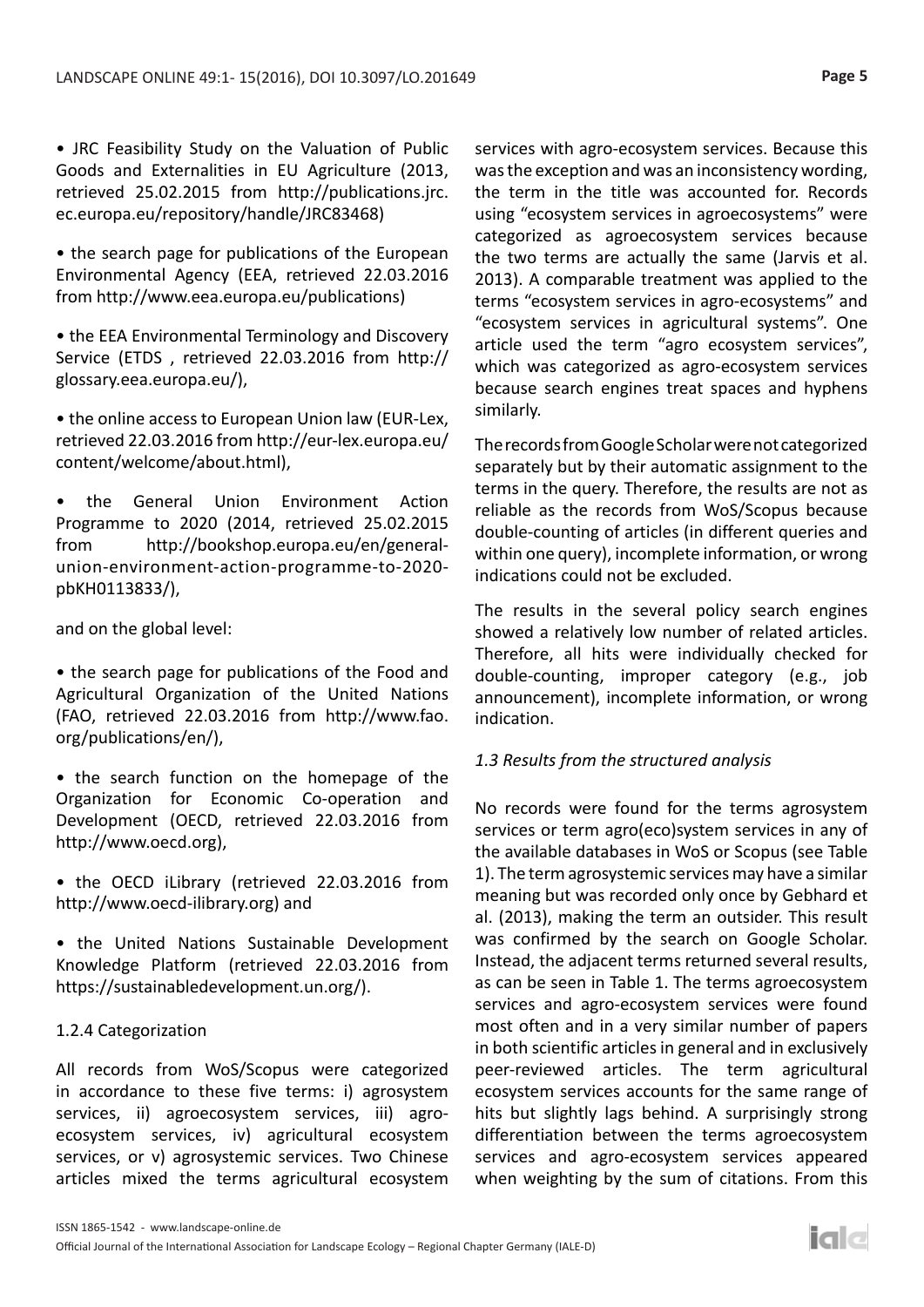point of view, agroecosystem services is preferred by the most cited (and therefore thought to be the most influential) papers.

Our search for agrosystem services or adjacent terms within policies, government documents, laws and policy-related reports had little success. Only a few references for the use of the investigated terms were found. Table 2 gives a quick overview on the origin of the terms we found. More important, it shows where none of the tested terms related to agrosystem services were found, e.g., the glossary (ETDS) of the EEA or the FAO. In the sources that had some use of the examined terms, both 'agricultural ecosystem services' and 'agro-ecosystem services' were favoured, but no other terms, although this

statement is weak in consideration of the very low number of publications. In comparison to the results from the scientific articles, a remarkable contradiction appears: the term agroecosystem services, which received the greatest acceptance in scientific papers, found a loose mention in the political context.

Beyond this literature review it has to be figured out, to what extend the agricultural issues within the discussion about ecosystem services does have an excessive focus onto the provisioning part only and therewith is drawing much more emphasis onto the economic and political dimensions as other aspects do.

|                                  | agrosystem | agrosystemic | agroecosystem | agro-ecosystem | agricultural       |
|----------------------------------|------------|--------------|---------------|----------------|--------------------|
|                                  | services   | services     | services      | services       | ecosystem services |
| WoS/Scopus [topic]               | 0          | 1            | 31            | 29             | 21                 |
| WoS/Scopus [sum<br>of citations] | 0          | 2            | 236           | 71             | 44                 |
| Google Scholar                   | 0          | 0            | 25            | 24             | 24                 |
| [allintitle]                     |            |              |               |                |                    |
| Google Scholar [all<br>mentions] | 0          | 0            | 394           | 456            | 240                |

**Table 1:** Results of the terminologically mining of WoS + Scopus and Google Scholar (2004-2014) Table 1: Results of the terminologically mining of WoS + Scopus and Google Scholar (2004-2014)

Table 2: Results of the terminologically mining of the political context on a European (lines 1-8) and on a global level (lines 9-12). For the definitions of abbreviations, see methods section 1.2.

| searched policy documents or databases     | ecosystem services (ES) terminology with<br>reference to agricultural systems |  |  |
|--------------------------------------------|-------------------------------------------------------------------------------|--|--|
| <b>EC</b> (online search)                  | agro-ecosystem services/agricultural ES                                       |  |  |
| MAES reports (2013, 2014)                  | agro-ecosystem services                                                       |  |  |
| <b>JRC</b> (online search)                 | N/A                                                                           |  |  |
| JRC (report_public goods, 2013)            | agricultural ES                                                               |  |  |
| <b>EEA-publications</b>                    | agricultural ES                                                               |  |  |
| <b>ETDS (EEA)</b>                          | N/A                                                                           |  |  |
| <b>EUR-lex</b>                             | N/A                                                                           |  |  |
| <b>Environment Action Plan/Programme</b>   | N/A                                                                           |  |  |
| <b>FAO</b>                                 | N/A                                                                           |  |  |
| <b>OECD</b>                                | agro-ecosystem services/agricultural ES                                       |  |  |
| <b>OECD iLibrary</b>                       | N/A                                                                           |  |  |
| sustainable development knowledge platform | N/A                                                                           |  |  |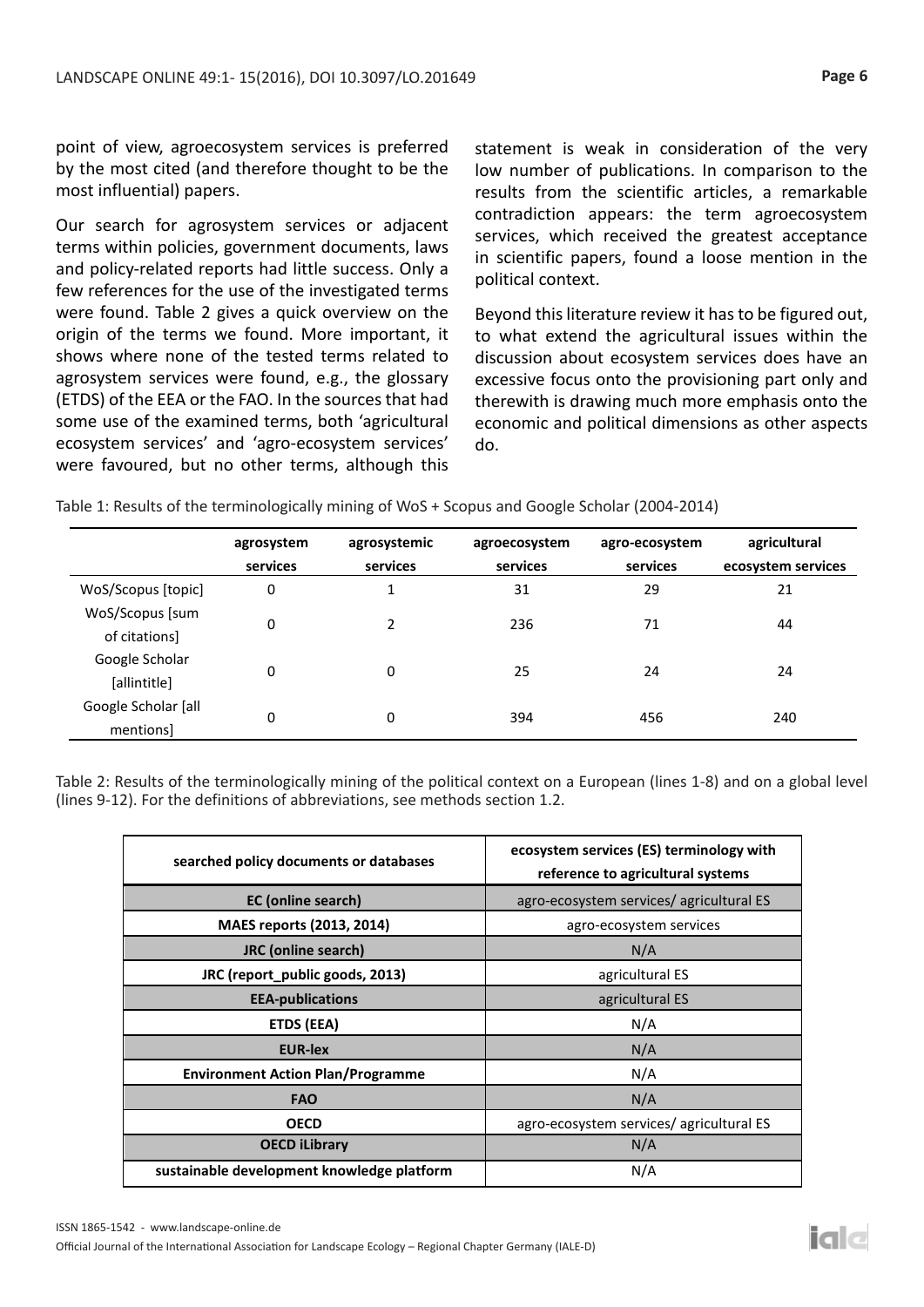# **2 Background: Agroecosystem services in politics and economy**

The operationalization of the complex conceptual<br>
framework of ecosystem services is not an always well-balanced approach. Furthermore, ecosystem services sometimes display an ecological bias (Schößer et al. 2010), and the separate, downstream analysis of socio-economic issues conflicts with the principles of the three pillars within the sustainability approach. On the global scale, ecosystem services are a good way to discover future trends and to raise awareness of the pressing issues to be addressed in the political arena. For the sub-global, regional and local scales, the transfer of the complex, conceptual structure is difficult for analyses and communication to decision makers (Albert et al. 2015). Thus, the challenge remains to integrate complex systems knowledge into clear, easy-to-comprehend information on the one side, while maintaining necessary details about systems relations on the other. The studies steered by the global TEEB (2010) initiative are milestones in elevating ecosystem services into political, financial and public awareness and decision-making. These studies might be considered as starting points for introducing ecosystem services for socioeconomic consideration into public debates and embedding them in practical land use strategies (TEEB\_DE 2016). In this way, the public's awareness of the consequences of policies and the business' awareness of ample utilizations affecting the longterm ecosystem functionality and of the uniqueness of the surrounding landscape can be increased.

Policy makers ask for understandable science-based information and a significant terminology that can be used for the assessment of the impacts of their decisions on human well-being (Helming et al. 2013). By linking ecological structures and processes to human well-being, the concept of ecosystem services offers an opportunity to pre-process research knowledge into a usable format. Researchers need to condense their process-understanding of human-environment interactions and transfer this

knowledge into a consistent valuation framework for multi-criteria analyses and solution optimization (e.g., Schößer et al. 2010). Within this study, multicriteria analyses have been chosen as a tool for a (comparative) evaluation of ecosystem services (Fontana et al. 2013; Gasparatos & Scolobig 2012; Koschke et al. 2012). Human well-being and economic development largely depend on the provision of the full portfolio of ecosystem services. Systemic land use strategies may create opportunities for adequate weighting of ecosystem services in political processes (Helming et al. 2013). Land use strategies suffer from disciplinary approaches as well as from sector-specific responsibilities, which are barriers to a systemic approach and have to be resolved. This approach might also be the way to combine ecological understanding and economic considerations to protect natural capital (Chee 2004; Munda 2005).

## **3 Finding an appropriate terminology**

The integration of the ecosystem service concept in<br>day-to-day policy making is still not yet achieved (Carpenter et al. 2006; Helming et al. 2013). The integration requires a conceptual framework and a specific terminology and may involve participatory processes and be expert-based (Diehl et al. 2016). The requirement is that the evaluation framework describes causal relationships between human activities and their impacts on sustainability. Thereby, a comparative trade-off analysis of different kinds of impact areas must be possible. An attempt to define such evaluation framework has been suggested by van Zanten et al. (2014). In the context of agricultural policy making, the terminology must support the societal debate and deliberative decision-making. Additionally, a proper terminology should be coherent with the existing terms from economics, ecology, social sciences and politics and should consider specifically the benefits people obtain from agricultural production (Jones et al. 2016). The benefits are covered by the notion that agricultural products (commodity outputs) are inherently linked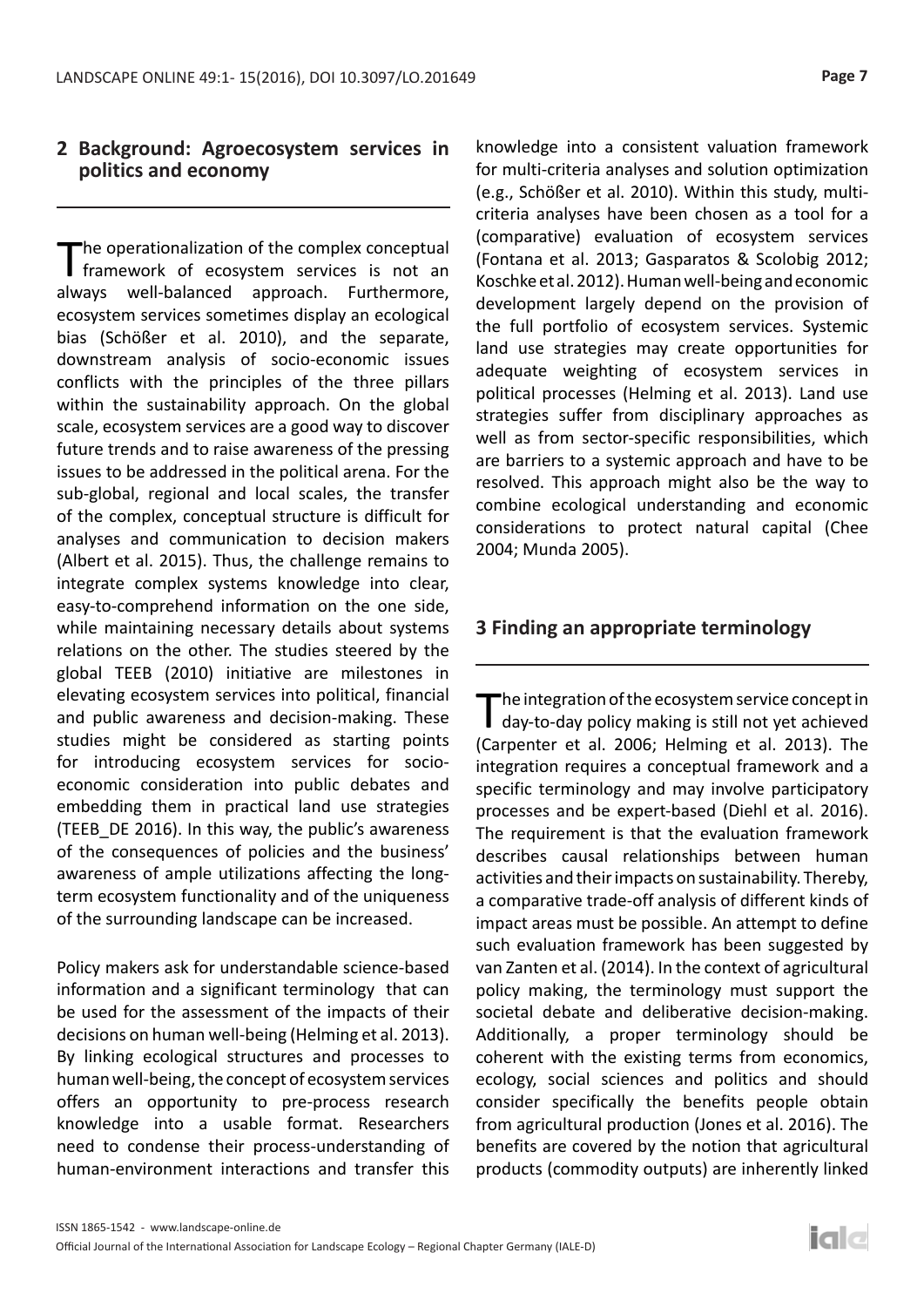with (positive and negative) externalities, called non-commodity outputs (Wüstemann et al. 2008). However, this is not an ecosystem-based approach, and the desired link between an anthropogenicshaped system and ecosystem functioning is not clearly established (Fischer & Eastwood 2016). An ecosystem-based approach has been proposed by the Convention on Biological Diversity (CBD 2004) and the United Nations Framework Convention on Climate Change (UNFCCC) as a guiding principle in dealing with environmental problems, like biodiversity loss or climate change, using ecosystembased adaptation (EbA) and mitigation (EbM) (cf. Bonn et al. 2014).

Contracting the agricultural production system to the term agrosystem is based on a systemic perspective while maintaining the anthropogenic notion. Agrosystems in this sense are actively managed (Matzdorf & Lorenz 2010) or engineered (see above) to optimize the quality and quantity of the above-mentioned provisioning services.

Apart from the above-mentioned general recognition of the anthropogenic inputs in (especially intensively managed) agricultural ecosystems, a specific term was missing until Burkhard et al. (2014) conceptualized agroecosystem services consisting of (natural) ecosystem services and (anthropogenic) agrosystem services. In their sense, agrosystem services are identical with additional anthropogenic system inputs, like fertilizer, water, energy, technology, labor and knowledge.

Establishing the term agrosystem services (and disservices) may sensitize the broader public for this discussion. The lack of  $a$  – from our point of view - sufficiently detailed discussion is a reason why non-commodity outputs as contributions to human well-being have not yet been properly established in sustainability politics (Daily et al. 2009). Another reason to talk about agrosystem services is the recent discussion about future agricultural management schemes and the urgent necessity to change, for example, the European Common Agricultural Policy (CAP). Policy decision-making is mostly driven by economic concepts based on products

and marketing services with monetary values. Because ecosystem services are rarely integrated into commercial valuation systems (e.g., payments for ecosystem services (PES) (Kinzig et al. 2011) and as public goods are often free of charge, they are regularly neglected or even ignored, as Costanza et al. (1997) stated years ago and was repeated recently (Burkhard et al. 2012; Costanza et al. 2014). The consequences of underestimating the value of functioning ecosystems can be observed all over the world. This prompts a debate about whether strategies should address the marketing potential of ecosystem services. Speaking about agrosystem services *per se* would include this economic aspect.

The economic perspective in agricultural systems is also reflected in different data. Mainly farm-related measures, like yield, use of energy and of fertilizer, soil treatment, and crop rotation, conflict with the purely ecosystem-based approach inherent in ecosystem services. Therefore, a more economicand externality-related discussion about ecosystem services from agroecosystems seems to be necessary. Spatially explicit information about yields, crops, nutrient and water balances, soils and species abundances helps to link the necessary economic information with the environmental information.

Due to recent discussions, the terminology of ecosystem services in an agricultural context has to be put on trial. To cover the specificity of agroecosystems and their services that are provided only due to significant inputs of work, machines, matter, water and energy, the term agrosystem services is up for discussion (Burkhard et al. 2014). The hypothesis says that such an adapted terminology may help to develop the ecosystem services concept further and to strengthen the links between science, agricultural management and policy making. Therefore, the term agrosystem services is needed to underpin the large anthropogenic share to the supply of agroecosystem services.

In this discussion, the evidence for the occurrence of this more specific term i) in science and ii) in politics has been analyzed in this study via a structured review. The results were used to obtain a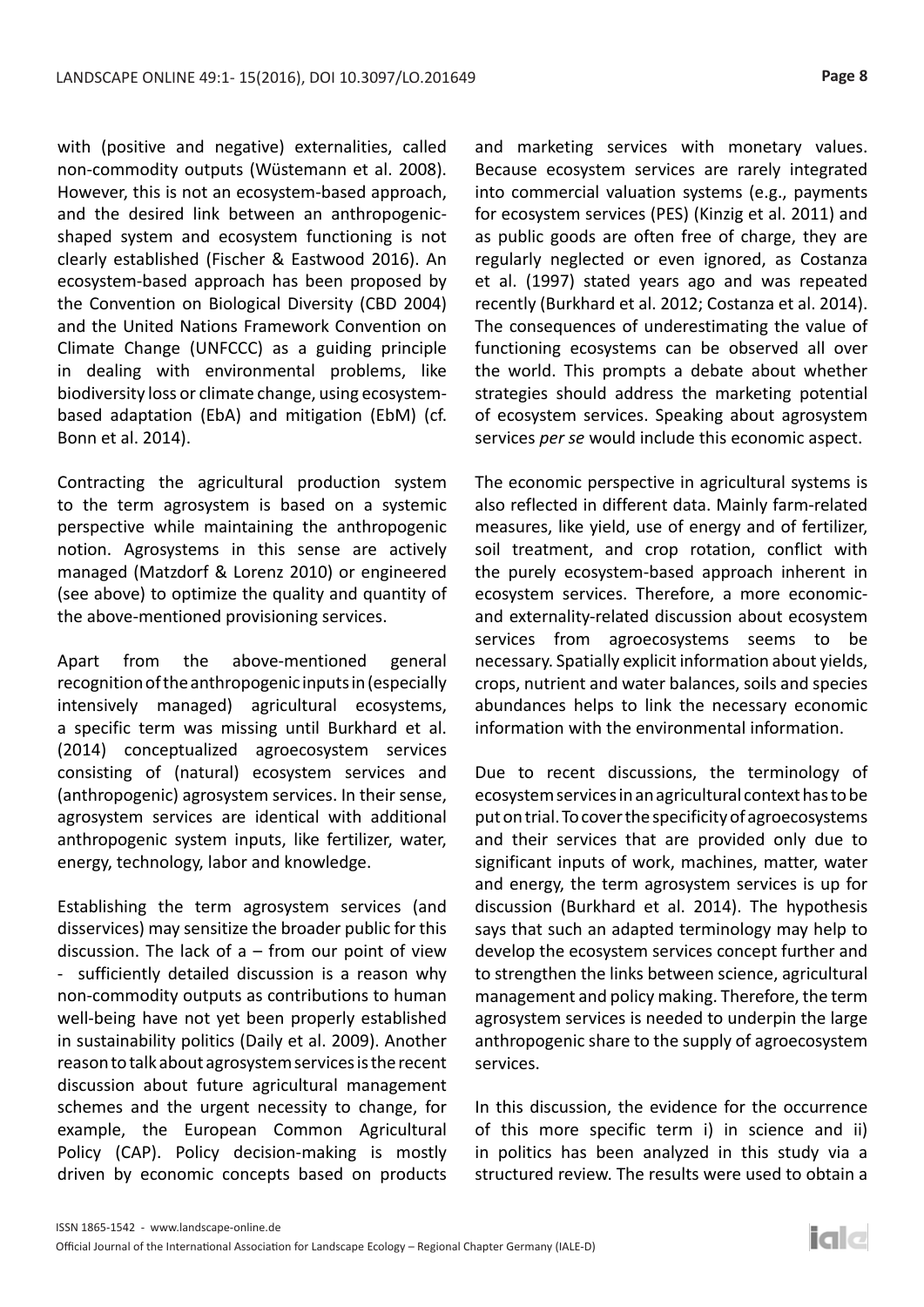clearer picture of the agrosystem services concept's application potential and to draw first conclusions for future use.

## **4 Discussion**

 $V_{\text{of}}^{\text{hen}}$  dealing with sophisticated differences of terms, it is helpful to provide a contextualization. Because the topic of agrosystem services is less established, its terminological relation to state-of-the-art knowledge is not yet fixed. The originality lies in the definition of what an agrosystem is, which distinguishes the dichotomy of i) natural, unmanaged ecosystems and ii) agricultural, managed ecosystems. Agrosystems focus on the agricultural production system as a whole, making use of an ecosystem environment.

Power (2010) stated that agricultural ecosystems provide ecosystem services (e.g., food, forage, fiber, bioenergy, pharmaceuticals) and 'consuming' ecosystems services (e.g., energy, water, nutrients). We suggest that strictly speaking, the agrosystem 'consumes' the mentioned services. Biodiversity results in a double dividend, from the agronomic as well as from the environmental point of view (Daily 1997). Maintaining biodiversity can provide a range of ecosystem functions and regulating services to an agrosystem, e.g., by regulating weeds, pests and diseases, maintaining soil fertility, countervailing erosion or recycling of nutrients. The production of agricultural goods is dependent on services provided by neighboring natural ecosystems (Power 2010). There are well-known 'candidates' like i) biological pest control (Tscharntke et al. 2005), ii) pollination (Klein et al. 2007), iii) water quantity and quality (Rockström et al. 2009; Rost et al. 2009), and iv) soil structure and fertility (Zhang et al. 2007). These services are essential for crop production, and they sometimes substitute directly for purchased inputs. However, as long as these (especially regulating) ecosystem services and basic ecosystem functioning beneficial to agricultural production are not valued correctly, this topic will remain a scientific discussion only.

Agrosystem services can be defined as services *to* the ecosystem (with the aim of enhancing agroecosystem service supply). Indeed, 'services' in the context of ecosystem services are usually understood as benefits people obtain (Fisher et al. 2009; MEA 2005). Nevertheless, this is in line with the objective of the anthropogenic inputs that enhance, for example, plant growth or plant health. Additionally, such a notion escapes the argumentation that agrosystem services, identical to anthropogenic inputs, do not make sense when considered in isolation: without the natural components, no agroecosystem service can be delivered. Therefore, the term agrosystem services should not be understood in a direction leading to the false implication of being a shorter version of the term agroecosystem services or referring exclusively to agricultural production systems in a totally artificial environment (bioreactor). Because agrosystem services do not have a clear, intuitive meaning, this raises the question of why a new term should be introduced instead of using the common terms. In general, the introduction of new terms leads to further splitting of the terminology instead of uniting it. The diversity of terms in use is already a problem. The scientific community should use a common set of terminology for ecosystem services from agricultural ecosystems. We suggest that – on the one hand – the most cited terminology (agroecosystem services) should be supported. With the development of the term ecosystem services in mind, we have a rough idea of how long it may take to anchor the term in the political context.

Due to differences in management cultures, climatic and soil conditions, and socioeconomic conditions, agroecosystems vary in structure and function. Additionally, because ecosystem services are joint products (or bundles, cf. Raudsepp-Hearne et al. 2010) from intact ecosystems, the relative rates of production of each service vary from system to system, from site to site, and from time to time. Mono-functional uses due to recent agricultural production schemes are favored because of economic profit. Thus, – on the other hand – the consideration of agrosystem services and their specific share (and costs) for the delivery of agroecosystem services can

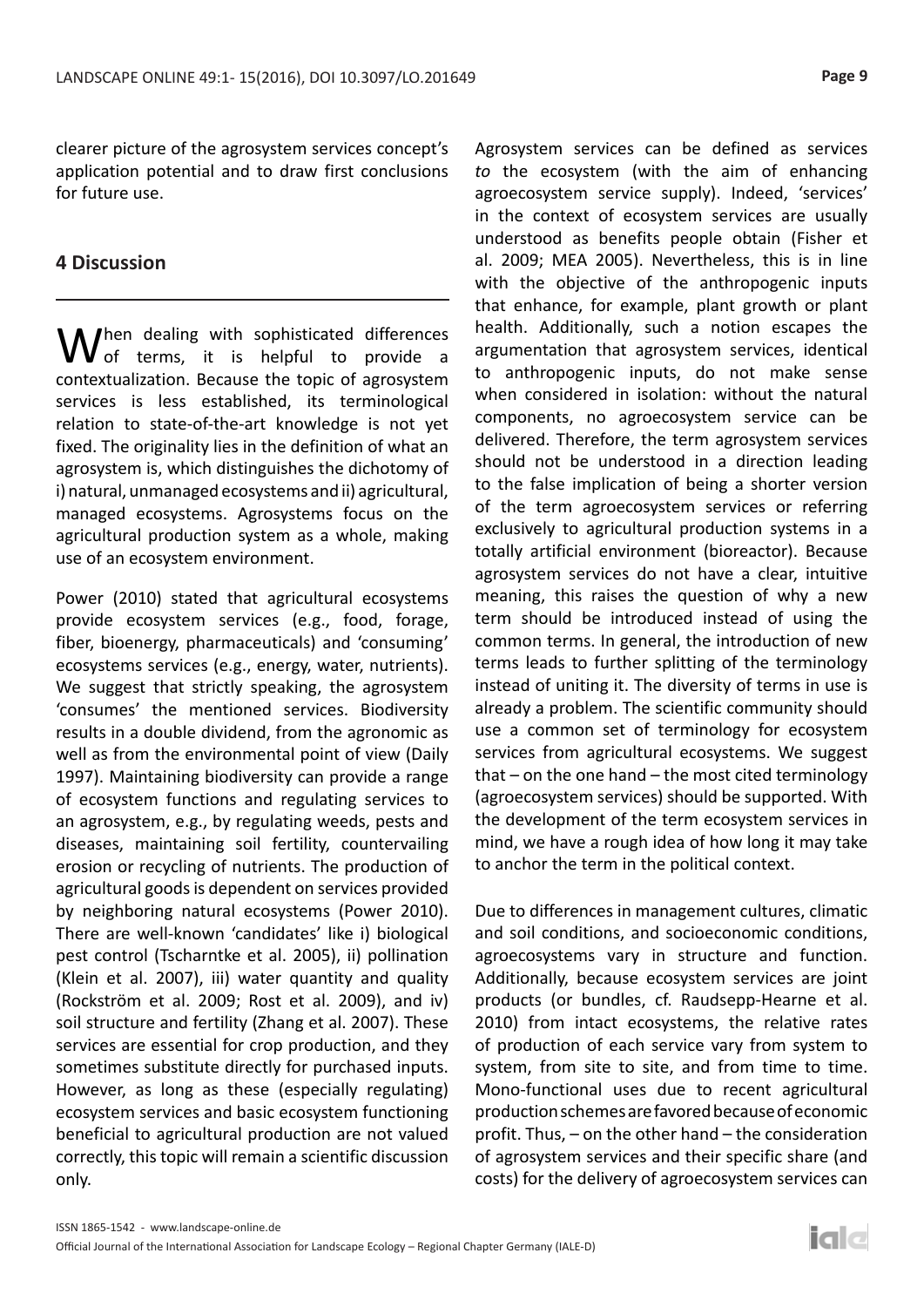help to identify the true costs (including externalities) and benefits in agricultural production systems. More natural systems have a relatively lower share of (anthropogenic) agrosystem services, whereas intensively managed systems have a relatively lower share of natural production factors and a higher share of human inputs. Croplands with restored ecosystem services profit from synergies between the different services (Foley et al. 2005; TEEB\_DE 2016) and are less dependent on agrosystem services (see Figure 1).



Figure 1: Share of agrosystem services and natural ecosystem services in differently managed croppingsystems. The outputs of all three systems are different amounts of agroecosystem services.

Because ecosystem services are very case-specific (Burkhard et al. 2012; Costanza 2008a), it is beneficial to design a site-specific land use strategy that considers the full range of services and the characteristics of their bundling to avoid creating dysfunctional incentives. Going beyond this high aggregated level would require addressing the specifics of agricultural production and would result in a specific terminology.

Due to the discussion on ecosystem services within the context of agricultural production, environmental protection has been given a new status: it has become a goal of societal development rather than being treated only as a limiting factor (European\_ Commission 2011). By relating ecological, economic and social problems to one another, the concept of ecosystem services has successfully expanded the ecological discussion into the socio-political dimension. Nevertheless, the ecological aspects of the problem require different operational strategies than those needed to address the social questions. This emphasizes the need to develop a terminology that helps to meet the involved protagonists in their own living room. There must be a reason that none of the tested terms related to ecosystem services from agricultural ecosystems was found in the glossary of the EEA, the OECD-Library, the EUR-Lex or the FAO. The FAO does not explicitly emphasize ecosystem services from agricultural systems. One reason for this fact may be that other concepts also cover the integrative perspective of sustainable agricultural land use. For example, the concept of multifunctionality (Wüstemann et al. 2008) is favored by the FAO and has been extensively discussed in European Agricultural Policy contexts covering this conceptual field to a considerable degree. The underlying rationale for multifunctional land use is to consider the social, economic, and environmental effects of any land use action simultaneously and interactively, including those of commodity production and those of negative and/ or positive externalities (Wiggering et al. 2003). However, by linking the supply-based concept of joint multifunctional production to an estimation of social demand for such functions, the concept can be useful for policy design (Bills and Gross 2005). Even if the concept of multifunctional land use covers the demand of site-adequate land use systems, the political intention poses the problem of decoupling of land use from the specific site situation and does not address the suggestion of ecosystem services of agroecosystem and agrosystem services.

## **5 Conclusions**

Based on our literature review and the discussion<br>
about political and economic relevance, the debate about a discrimination between the contributions of ecosystems and the human subsidies to the system, entering the controverse discussion about i) ecosystems *versus* agrosystems and ii) ecosystem services *versus* agrosystem services, does not seem to be sufficiently established yet.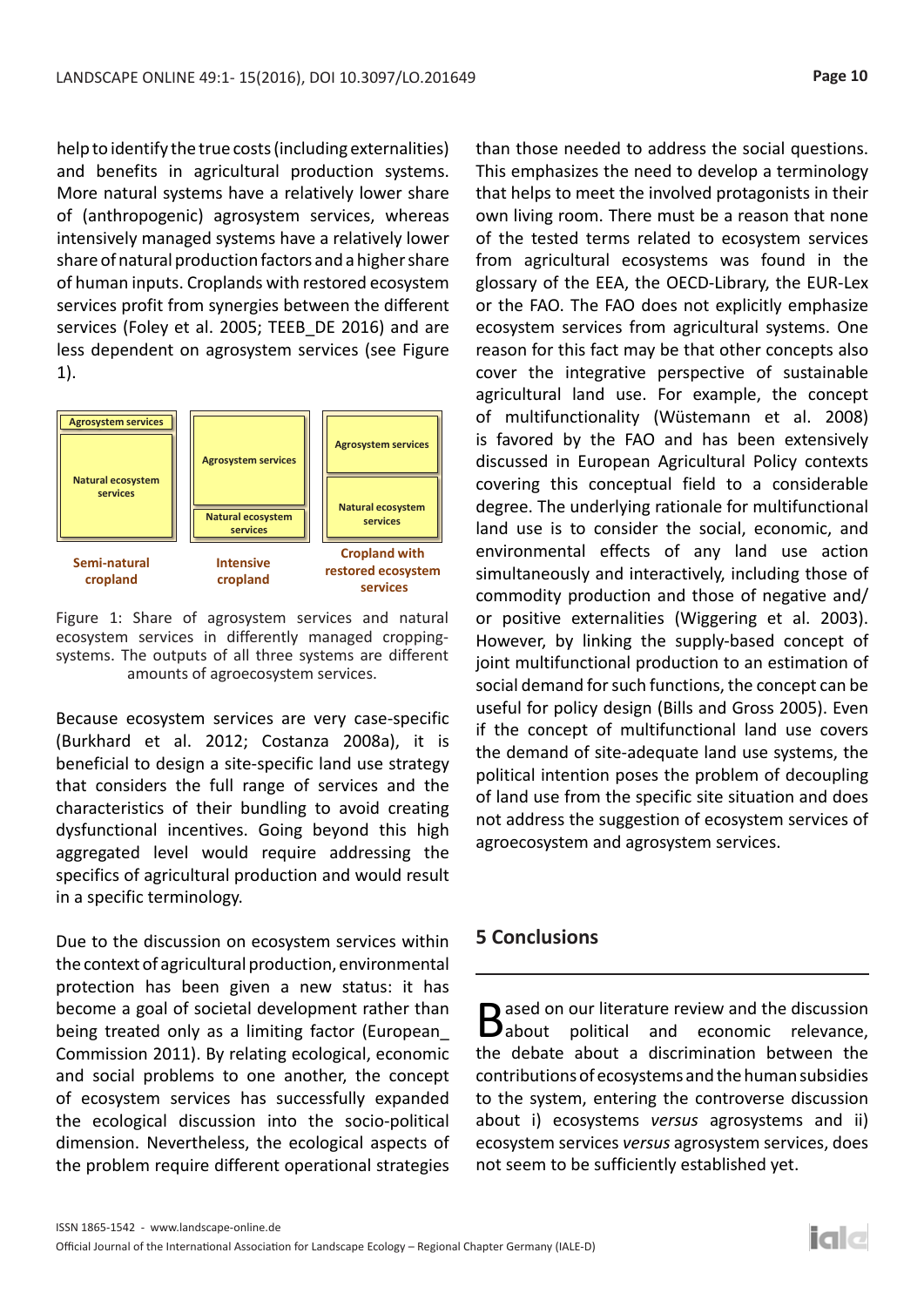The discussion on the drawbacks of the ecosystem services concept's application in agricultural ecosystems suggests further exploiting the term agrosystem service and employing it for lobbying the ecosystem services discussion within the scientific and political arenas. The fact that agriculture is the most dominant form of land use justifies talking about agroecosystems. With an integrative perspective into this discussion and emphasis on the anthropogenic share of ecosystem service supply, the opportunity to install a more balanced management, covering the provisioning services complementarily to regulating and cultural services and in relation to ecosystem functioning and biodiversity, is more likely.

Nevertheless, the term agrosystem services has not been really reflected within the scientific or the political discussion. Its meaning is not intuitively clear, and misunderstanding could compromise its original aim to help in the communication between science and policy, i.e., the society and concerned land users in particular. Additionally, introducing new terms poses the risk of further splitting up the terminology instead of uniting it. However, we believe that it is needed to underpin the casespecific share of agricultural production to the supply of ecosystem services and to add "agro" to the terminology. We conclude to strengthen the use of the term agroecosystem services for ecosystem services from agricultural production systems and agrosystem services for the anthropogenic inputs to agroecosystem service supply.

## **Acknowledgments**

Peter Weißhuhn recognizes the initial funding (prior to PhD) from the ZALF. Additionally, the authors are grateful to the three anonymous reviewers whose comments and suggestions improved both the clarity and consistency of the paper.

# **Author Contributions**

All authors contributed equally to this work. Hubert Wiggering provided the initial idea of the hypothesis, Peter Weißhuhn was responsible for the structured literature search, and Benjamin Burkhard provided the integration into the ongoing ecosystem service debates.

# **References**

- Albert, C., Galler, C., Hermes, J., Neuendorf, F., von Haaren, C., Lovett, A. 2015. Applying ecosystem services indicators in landscape planning and management: The ES-in-Planning framework. Ecological Indicators in press.
- Bastian, O., Haase, D., Grunewald, K. 2012. Ecosystem properties, potentials and services - The EPPS conceptual framework and an urban application example. Ecological Indicators 21, 7-16.
- Bills, N., Gross, D. 2005. Sustaining multifunctional agricultural landscapes: comparing stakeholder perspectives in New York (US) and England (UK). Land Use Policy 22, 313-321.
- Bonn, A., Macgregor, N., Stadler, J., Korn, H., Stiffel, S., Wolf, K., van Dijk, N. 2014. Helping ecosystems in Europe to adapt to climate change,  $BfN -$ Skripten. Bundesamt für Naturschutz (BfN), Bonn.
- Burkhard, B., de Groot, R., Costanza, R., Seppelt, R., Jørgensen, S.E., Potschin, M. 2012. Solutions for sustaining natural capital and ecosystem services. Ecological Indicators 21, 1-6.
- Burkhard, B., Kandziora, M., Hou, Y., Müller, F. 2014. Ecosystem Service Potentials, Flows and Demands–Concepts for Spatial Localisation, Indication and Quantification. Landscape online 34, 1-32.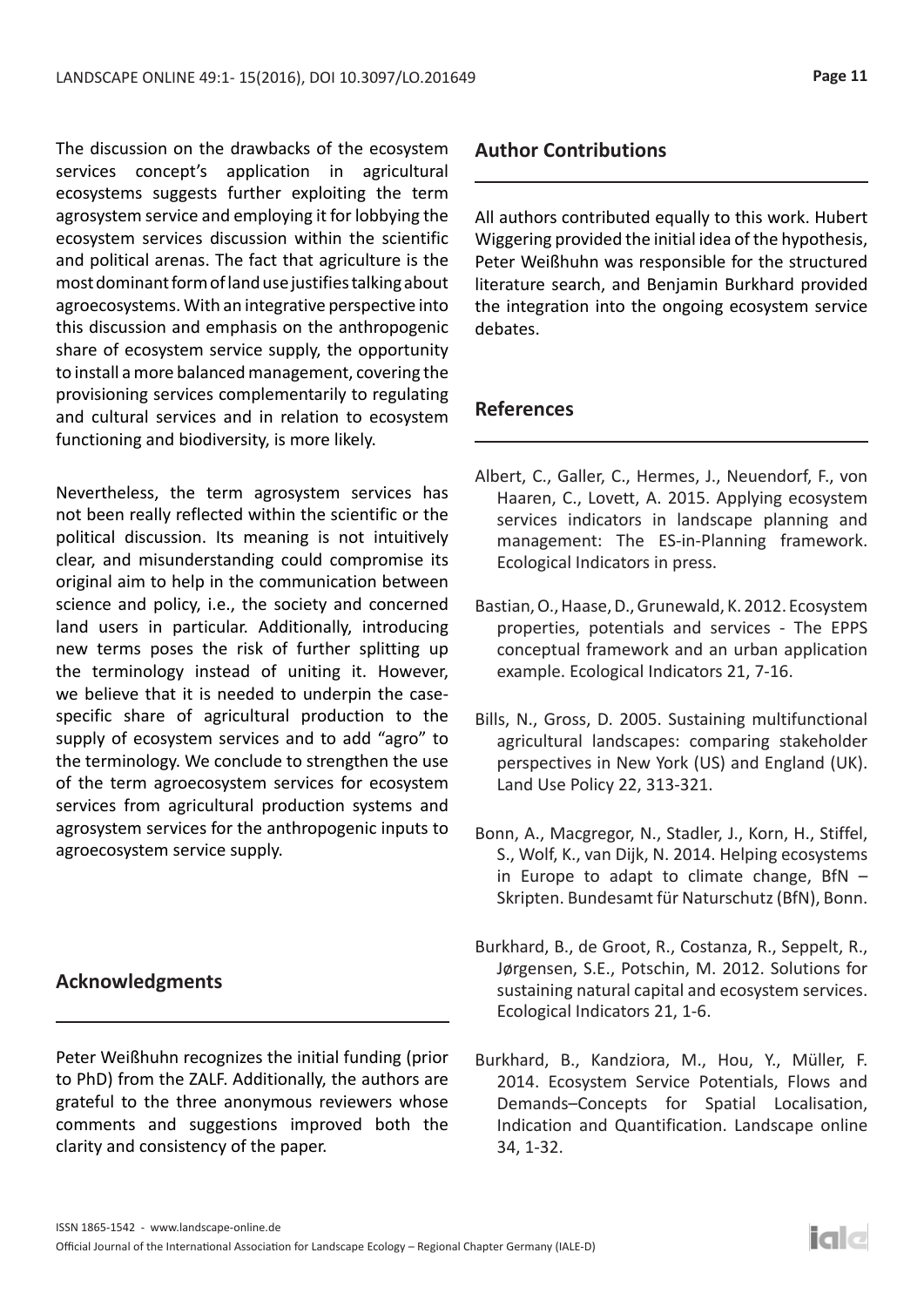- Carpenter, S.R., DeFries, R., Dietz, T., Mooney, H.A., Polasky, S., Reid, W.V., Scholes, R.J. 2006. Millennium Ecosystem Assessment: Research needs. Science 314, 257-258.
- CBD 2004. COP 7 Decision VII/11 Ecosystem approach, Decision adopted by the conference of the parties to the convention on biological diversity at its seventh meeting. UNEP.
- Chee, Y.E. 2004. An ecological perspective on the valuation of ecosystem services. Biological Conservation 120, 549-565.
- Costanza, R. 2008a. Ecosystem services: Multiple classification systems are needed. Biological Conservation 141, 350-352.
- Costanza, R. 2008b. Natural Capital, in: Cleveland, C.J. (Ed.), The Encyclopedia of Earth.
- Costanza, R., d'Arge, R., de Groot, R., Farber, S., Grasso, M., Hannon, B., Limburg, K., Naeem, S., O'Neill, R.V., Paruelo, J., Raskin, R.G., Sutton, P., van den Belt, M. 1997. The value of the world's ecosystem services and natural capital. Nature 387, 253-260.
- Costanza, R., de Groot, R., Sutton, P., van der Ploeg, S., Anderson, S.J., Kubiszewski, I., Farber, S., Turner, R.K. 2014. Changes in the global value of ecosystem services. Global Environmental Change 26, 152-158.
- Daily, G.C. 1997. Nature's services: societal dependence on natural ecosystems. Island Press, Washington.
- Daily, G.C., Polasky, S., Goldstein, J., Kareiva, P.M., Mooney, H.A., Pejchar, L., Ricketts, T.H., Salzman, J., Shallenberger, R. 2009. Ecosystem services in decision making: time to deliver. Frontiers in Ecology and the Environment 7, 21-28.
- Dale, V.H. & Polasky, S. 2007. Measures of the effects of agricultural practices on ecosystem services. Ecological Economics 64, 286-296.
- Diehl, K., Burkhard, B., Jacob, K. 2016. Should the ecosystem services concept be used in European Commission impact assessment? Ecological Indicators 61, 6-17.
- European Environmental Agency (EEA). http://www. eea.europa.eu/publications (Date 22.03.2016)
- EEA Environmental Terminology and Discovery Service (ETDS). http://glossary.eea.europa.eu/ (Date 22.03.2016)
- Elmqvist, T., Tuvendal, M., Krishnaswamy, J., Hylander, K. 2013. Managing trade-offs in ecosystem services, in: Kumar, P., Thiaw, I. (Eds.), Values, Payments and Institutions for Ecosystem Management. A Developing Country Perspective. Edward Elgar Publishing, United Nations Environment Programme (UNEP), pp. 70-89.
- European Commission (EC). http://ec.europa.eu/ geninfo/query/ (Date 22.03.2016)
- European Commission 2011. Our life insurance, our natural capital: an EU biodiversity strategy to 2020, Communication from the Commission to the European parliament, the council, the economic and social committee and the committee of the regions.
- EC reports on Mapping and Assessment of Ecosystems and their Services (2013 and 2014). http://biodiversity.europa.eu/maes/#REPORTS (Date 22.03.2016)
- European Joint Research Centre (JRC). https:// ec.europa.eu/jrc/en/search/site (Date 22.03.2016)
- European Union law (EUR-Lex). http://eur-lex. europa.eu/content/welcome/about.html (Date 22.03.2016)

iale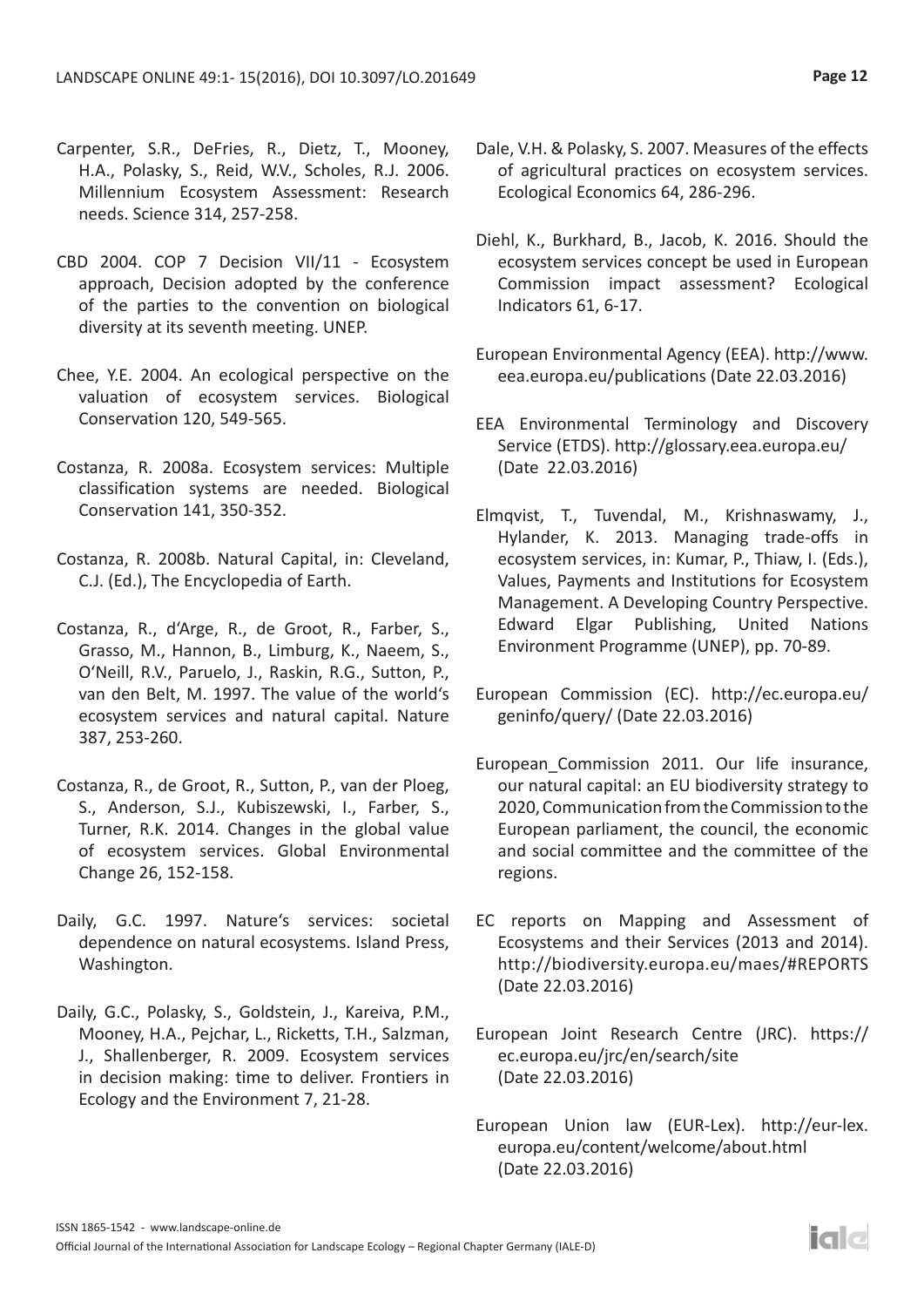- FAOSTAT 2015. Food and Agriculture Organization of the United Nations. Statistics Division. Domain Inputs - Land. FAO.
- Fischer, A. & Eastwood, A. 2016. Coproduction of ecosystem services as human–nature interactions—An analytical framework. Land Use Policy 52, 41-50.
- Fisher, B., Turner, R.K., Morling, P. 2009. Defining and classifying ecosystem services for decision making. Ecological Economics 68, 643-653.
- Foley, J.A., DeFries, R., Asner, G.P., Barford, C., Bonan, G., Carpenter, S.R., Chapin, F.S., Coe, M.T., Daily, G.C., Gibbs, H.K., Helkowski, J.H., Holloway, T., Howard, E.A., Kucharik, C.J., Monfreda, C., Patz, J.A., Prentice, I.C., Ramankutty, N., Snyder, P.K. 2005. Global consequences of land use. Science 309, 570-574.
- Fontana, V., Radtke, A., Fedrigotti, V.B., Tappeiner, U., Tasser, E., Zerbe, S., Buchholz, T. 2013. Comparing land-use alternatives: Using the ecosystem services concept to define a multi-criteria decision analysis. Ecological Economics 93, 128-136.
- Food and Agricultural Organization of the United Nations (FAO). http://www.fao.org/publications/ en/ (Date 22.03.2016)
- Gasparatos, A. & Scolobig, A. 2012. Choosing the most appropriate sustainability assessment tool. Ecological Economics 80, 1-7.
- Gebhard, C.A., Buchi, L., Liebisch, F., Sinai, S., Ramseier, H., Charles, R. 2013. Screening of legumes as cover crops: nitrogen and weeds. Recherche Agronomique Suisse 4, 384-393.
- General Union Environment Action Programme to 2020 (2014). http://bookshop.europa.eu/en/ general-union-environment-action-programmeto-2020-pbKH0113833/ (Date 25.02.2015)
- Gordon, L.J., Finlayson, C.M., Falkenmark, M. 2010. Managing water in agriculture for food production and other ecosystem services. Agricultural Water Management 97, 512-519.
- Haines-Young, R. & Potschin, M. 2010. Chapter six: The links between biodiversity, ecosystem services and human well-being, in: Raffaelli, D., Frid, C. (Eds.), Ecosystem Ecology: a new synthesis. Cambridge University Press, Cambridge.
- Haines-Young, R. & Potschin, M. 2012. CICES Version 4: Response to Consultation, Briefing document for the European Environment Agency. Centre for Environmental Management, University of Nottingham.
- Harrison, P.A., Vandewalle, M., Sykes, M.T., Berry, P.M., Bugter, R., Bello, F., Feld, C.K., Grandin, U., Harrington, R., Haslett, J.R., Jongman, R.H.G., Luck, G.W., Silva, P.M., Moora, M., Settele, J., Sousa, J.P., Zobel, M. 2010. Identifying and prioritising services in European terrestrial and freshwater ecosystems. Biodivers Conserv 19, 2791-2821.
- Helming, K., Diehl, K., Geneletti, D., Wiggering, H. 2013. Mainstreaming ecosystem services in European policy impact assessment. Environmental Impact Assessment Review 40, 82-87.
- Jarvis, D.I., Khaka, E., Pert, P.L., Thiombiano, L., Boelee, E. 2013. Managing Agroecosystem Services. Managing Water and Agroecosystems for Food Security 10, 124-141.
- JRC Feasibility Study on the Valuation of Public Goods and Externalities in EU Agriculture (2013). http://publications.jrc.ec.europa.eu/repository/ handle/JRC83468 (Date 25.02.2015)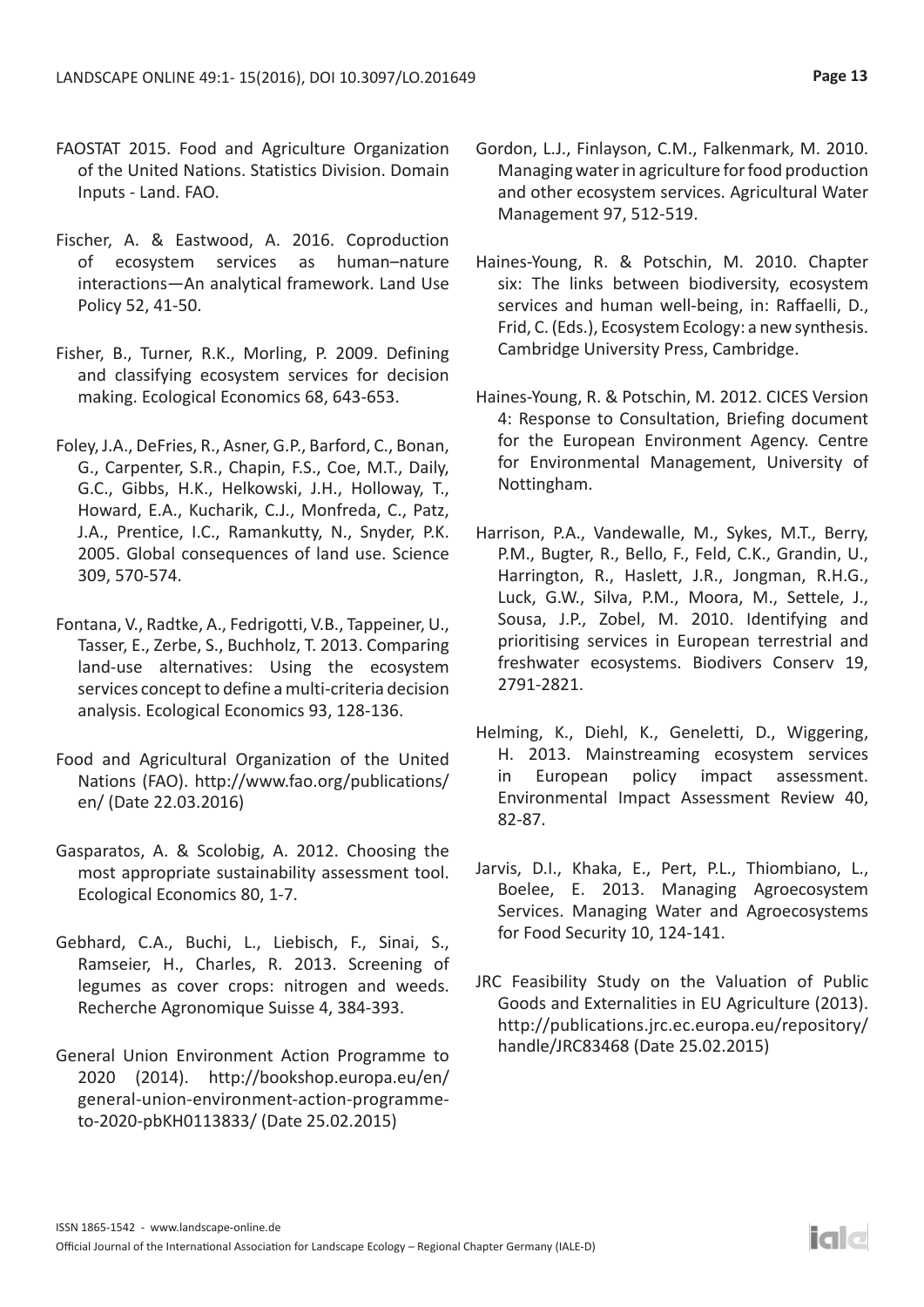- Jones, L., Norton, L., Austin, Z., Browne, A., Donovan, D., Emmett, B., Grabowski, Z., Howard, D., Jones, J., Kenter, J. 2016. Stocks and flows of natural and human-derived capital in ecosystem services. Land Use Policy 52, 151-162.
- Kinzig, A.P., Perrings, C., Chapin, F.S., Polasky, S., Smith, V.K., Tilman, D., Turner, B.L. 2011. Paying for Ecosystem Services - Promise and Peril. Science 334, 603-604.
- Klein, A.M., Vaissière, B.E., Cane, J.H., Steffan-Dewenter, I., Cunningham, S.A., Kremen, C., Tscharntke, T. 2007. Importance of pollinators in changing landscapes for world crops. Proceedings of the Royal Society B: Biological Sciences 274, 303-313.
- Koschke, L., Fürst, C., Frank, S., Makeschin, F. 2012. A multi-criteria approach for an integrated landcover-based assessment of ecosystem services provision to support landscape planning. Ecological Indicators 21, 54-66.
- Matzdorf, B. & Lorenz, J. 2010. How cost-effective are result-oriented agri-environmental measures?— An empirical analysis in Germany. Land Use Policy 27, 535-544.
- MEA 2005. Ecosystems and Human Well-being: Current State and Trends. Island Press, Washington, Covelo, London.
- Munda, G. 2005. "Measuring sustainability": A multicriterion framework. Environment Development and Sustainability 7, 117-134.
- Organization for Economic Cooperation and Development (OECD). http://www.oecd.org (Date 22.03.2016)
- OECD iLibrary. http://www.oecd-ilibrary.org (Date 22.03.2016)
- Polasky, S., Tallis, H., Reyers, B. 2015. Setting the bar: Standards for ecosystem services. Proceedings of the National Academy of Sciences 112, 7356- 7361.
- Power, A.G. 2010. Ecosystem services and agriculture: tradeoffs and synergies. Philosophical Transactions of the Royal Society B-Biological Sciences 365, 2959-2971.
- Power, A.G. 2016. Can ecosystem services contribute to food security?, in: Potschin, M., Haines-Young, R., Fish, R., Turner, R.K. (Eds.), Routledge Handbook of Ecosystem Services. Routledge, London and New York, pp. 491-500.
- Raudsepp-Hearne, C., Peterson, G.D., Bennett, E.M. 2010. Ecosystem service bundles for analyzing tradeoffs in diverse landscapes. Proceedings of the National Academy of Sciences 107, 5242- 5247.
- Rockström, J., Falkenmark, M., Karlberg, L., Hoff, H., Rost, S., Gerten, D. 2009. Future water availability for global food production: The potential of green water for increasing resilience to global change. Water Resources Research 45.
- Rost, S., Gerten, D., Hoff, H., Lucht, W., Falkenmark, M., Rockström, J. 2009. Global potential to increase crop production through water management in rainfed agriculture. Environmental Research Letters 4.
- Schößer, B., Helming, K., Wiggering, H. 2010. Assessing land use change impacts – a comparison of the SENSOR land use function approach with other frameworks. Journal of Land Use Science 5, 159-178.
- Schröter, M., Barton, D.N., Remme, R.P., Hein, L. 2014. Accounting for capacity and flow of ecosystem services: A conceptual model and a case study for Telemark, Norway. Ecological Indicators 36, 539- 551.